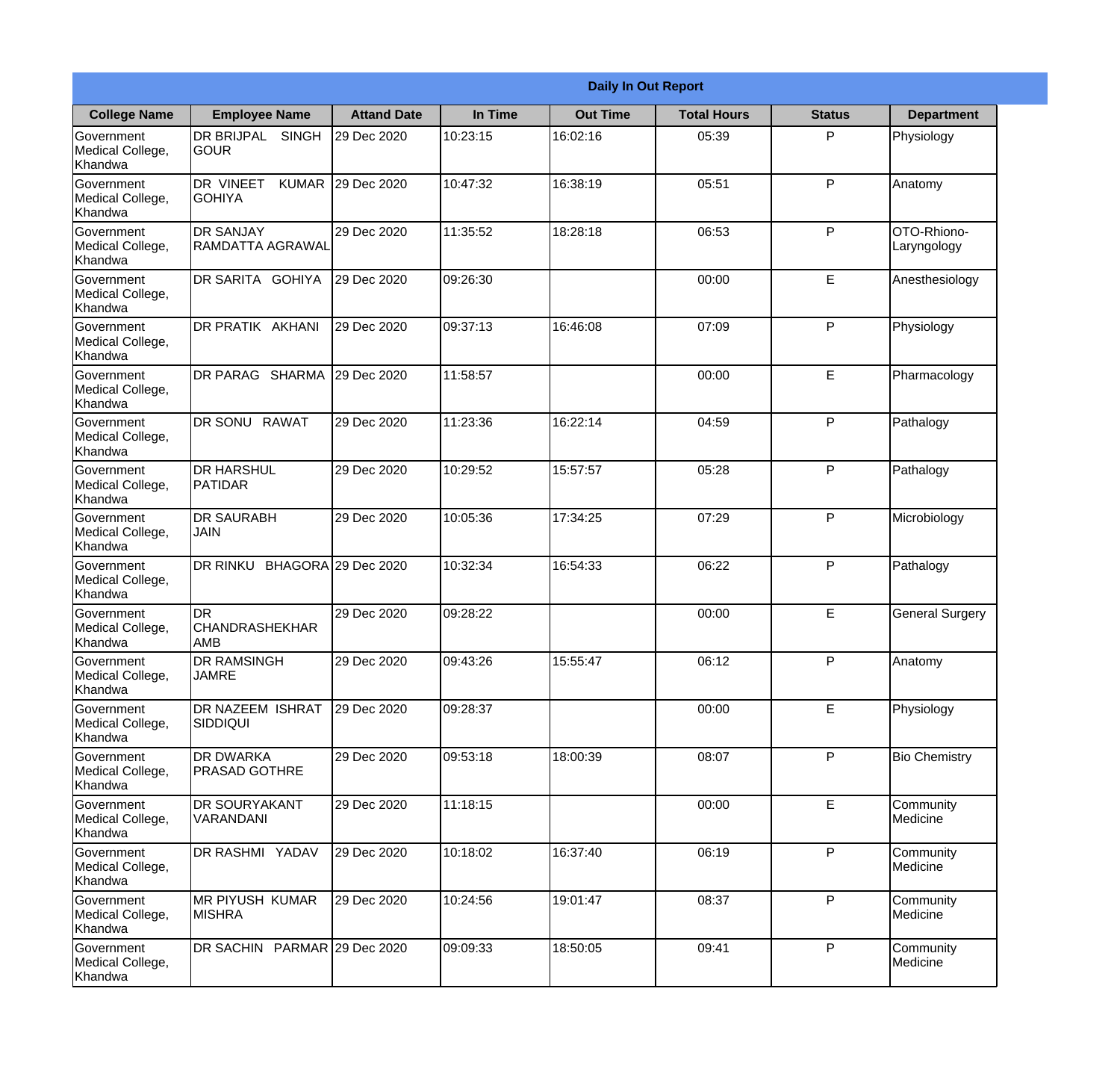| <b>Designation</b>                  | <b>Category</b>     |
|-------------------------------------|---------------------|
| Demonstrator/Tutor   Non Clinical   |                     |
| Professor                           | <b>Non Clinical</b> |
| Professor                           | Clinical            |
| Professor                           | Clinical            |
| <b>Assistant Professor</b>          | Non Clinical        |
| Professor                           | Para Clinical       |
| Demonstrator/Tutor   Para Clinical  |                     |
| Assistant Professor   Para Clinical |                     |
| Associate Professor Para Clinical   |                     |
| <b>Assistant Professor</b>          | Para Clinical       |
| <b>Assistant Professor</b>          | Clinical            |
| Demonstrator/Tutor   Non Clinical   |                     |
| Professor                           | Non Clinical        |
| Demonstrator/Tutor   Non Clinical   |                     |
| Demonstrator/Tutor   Para Clinical  |                     |
| <b>Assistant Professor</b>          | Para Clinical       |
| Statistician                        | Para Clinical       |
| Assistant Professor   Para Clinical |                     |

## **Daily In Out Report**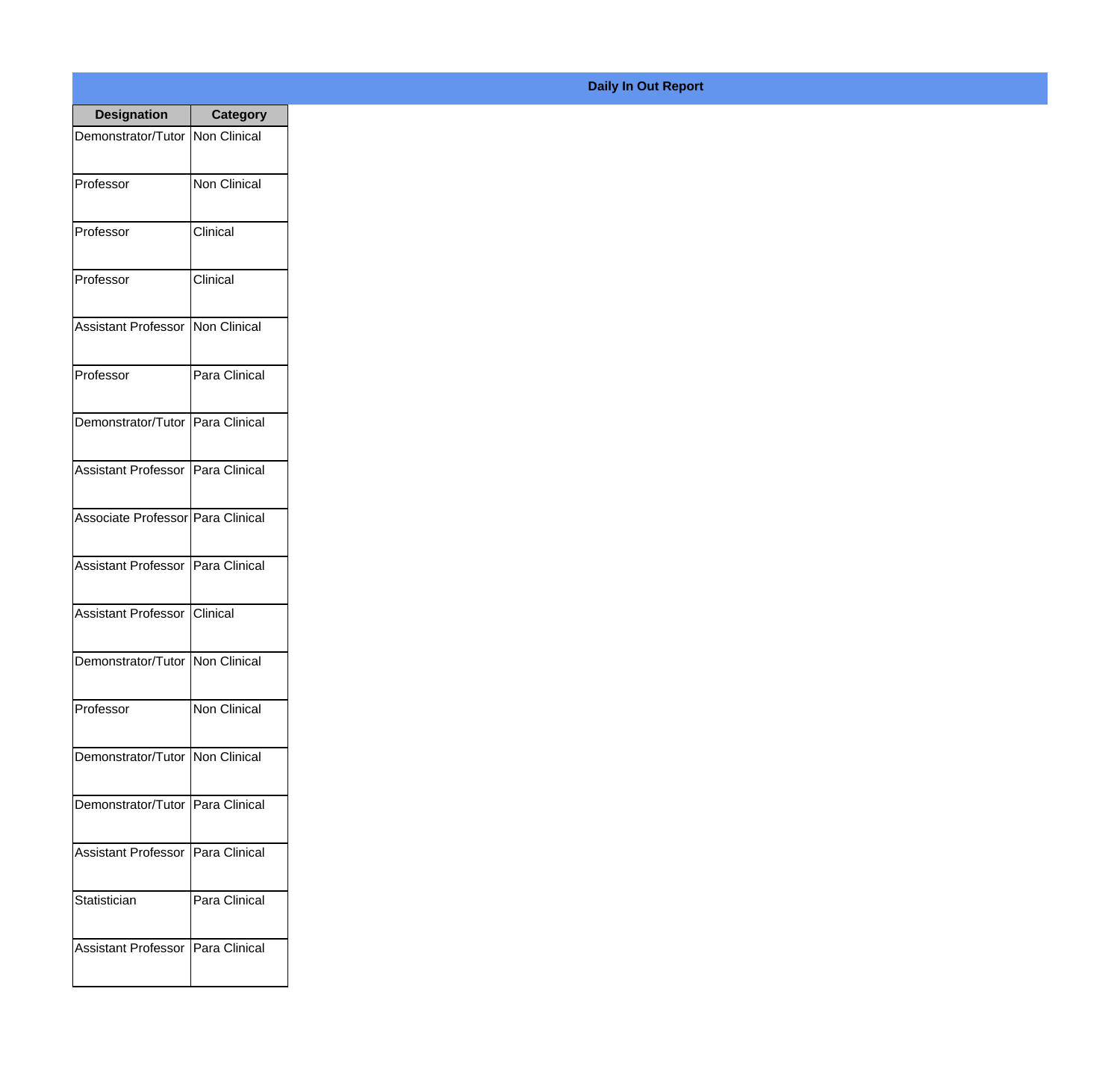|                                                  |                                                       |             |          |          | <b>Daily In Out Report</b> |              |                         |
|--------------------------------------------------|-------------------------------------------------------|-------------|----------|----------|----------------------------|--------------|-------------------------|
| <b>Government</b><br>Medical College,<br>Khandwa | <b>DR SAGAR MEENA</b>                                 | 29 Dec 2020 | 10:51:48 |          | 00:00                      | E            | Forensic<br>Medicine    |
| Government<br>Medical College,<br>Khandwa        | DR PRAMILA VERMA 29 Dec 2020                          |             | 11:08:09 |          | 00:00                      | E            | Paediatrics             |
| <b>Government</b><br>Medical College,<br>Khandwa | <b>DR MANOJ BALKE</b>                                 | 29 Dec 2020 | 09:18:20 | 17:06:57 | 07:48                      | P            | Ophthalmology           |
| Government<br>Medical College,<br>Khandwa        | <b>DR GARIMA</b><br><b>AGRAWAL VARSHNEY</b>           | 29 Dec 2020 | 09:34:00 |          | 00:00                      | E            | Paediatrics             |
| Government<br>Medical College,<br>Khandwa        | <b>DR SIDDHARTH</b><br><b>BANODE</b>                  | 29 Dec 2020 | 09:15:46 | 17:28:02 | 08:13                      | P            | Pharmacology            |
| Government<br>Medical College,<br>Khandwa        | <b>DR RAJENDRA</b><br><b>SINGH MANDLOI</b>            | 29 Dec 2020 | 10:51:40 | 16:37:50 | 05:46                      | P            | <b>Bio Chemistry</b>    |
| Government<br>Medical College,<br><b>Khandwa</b> | <b>DR SEEMA</b><br>SUDHAKARRAO<br><b>SUTAY</b>        | 29 Dec 2020 | 10:38:33 | 17:20:55 | 06:42                      | P            | Forensic<br>Medicine    |
| Government<br>Medical College,<br>Khandwa        | <b>DR AJAY</b><br>NARWARIYA                           | 29 Dec 2020 | 11:55:17 |          | 00:00                      | E            | Microbiology            |
| Government<br>Medical College,<br>Khandwa        | <b>DR RAKESH SINGH</b><br><b>HAZARI</b>               | 29 Dec 2020 | 10:56:59 |          | 00:00                      | E            | Pathalogy               |
| <b>Government</b><br>Medical College,<br>Khandwa | DR SHAIKH M.KHALIQ 29 Dec 2020                        |             | 11:06:47 |          | 00:00                      | E            | <b>Bio Chemistry</b>    |
| <b>Government</b><br>Medical College,<br>Khandwa | <b>DR MAHENDRA</b><br><b>PANWAR</b>                   | 29 Dec 2020 | 09:24:49 |          | 00:00                      | E            | Orthopaedics            |
| Government<br>Medical College,<br>Khandwa        | DR AJAY GANGJI                                        | 29 Dec 2020 | 10:43:45 |          | 00:00                      | E            | <b>General Surgery</b>  |
| Government<br>Medical College,<br>Khandwa        | <b>DR SITARAM</b><br><b>SOLANKI</b>                   | 29 Dec 2020 | 09:30:33 |          | 00:00                      | E            | Forensic<br>Medicine    |
| <b>Government</b><br>Medical College,<br>Khandwa | <b>DR RANJEET</b><br><b>BADOLE</b>                    | 29 Dec 2020 | 10:18:09 |          | 00:00                      | E            | <b>General Medicine</b> |
| Government<br>Medical College,<br>Khandwa        | <b>DR ARUN KUMAR</b><br>PARGI                         | 29 Dec 2020 | 09:57:55 |          | 00:00                      | E            | <b>General Surgery</b>  |
| Government<br>Medical College,<br>Khandwa        | <b>DR ASHOK</b><br><b>BHAUSAHEB NAJAN</b>             | 29 Dec 2020 | 09:15:54 | 16:03:32 | 06:48                      | P            | Forensic<br>Medicine    |
| Government<br>Medical College,<br>Khandwa        | <b>DR NITESHKUMAR</b><br>KISHORILAL<br><b>RATHORE</b> | 29 Dec 2020 | 17:07:04 |          | 00:00                      | $\mathsf E$  | Pharmacology            |
| Government<br>Medical College,<br>Khandwa        | DR PRIYESH<br><b>MARSKOLE</b>                         | 29 Dec 2020 | 10:03:57 | 17:16:40 | 07:13                      | $\mathsf{P}$ | Community<br>Medicine   |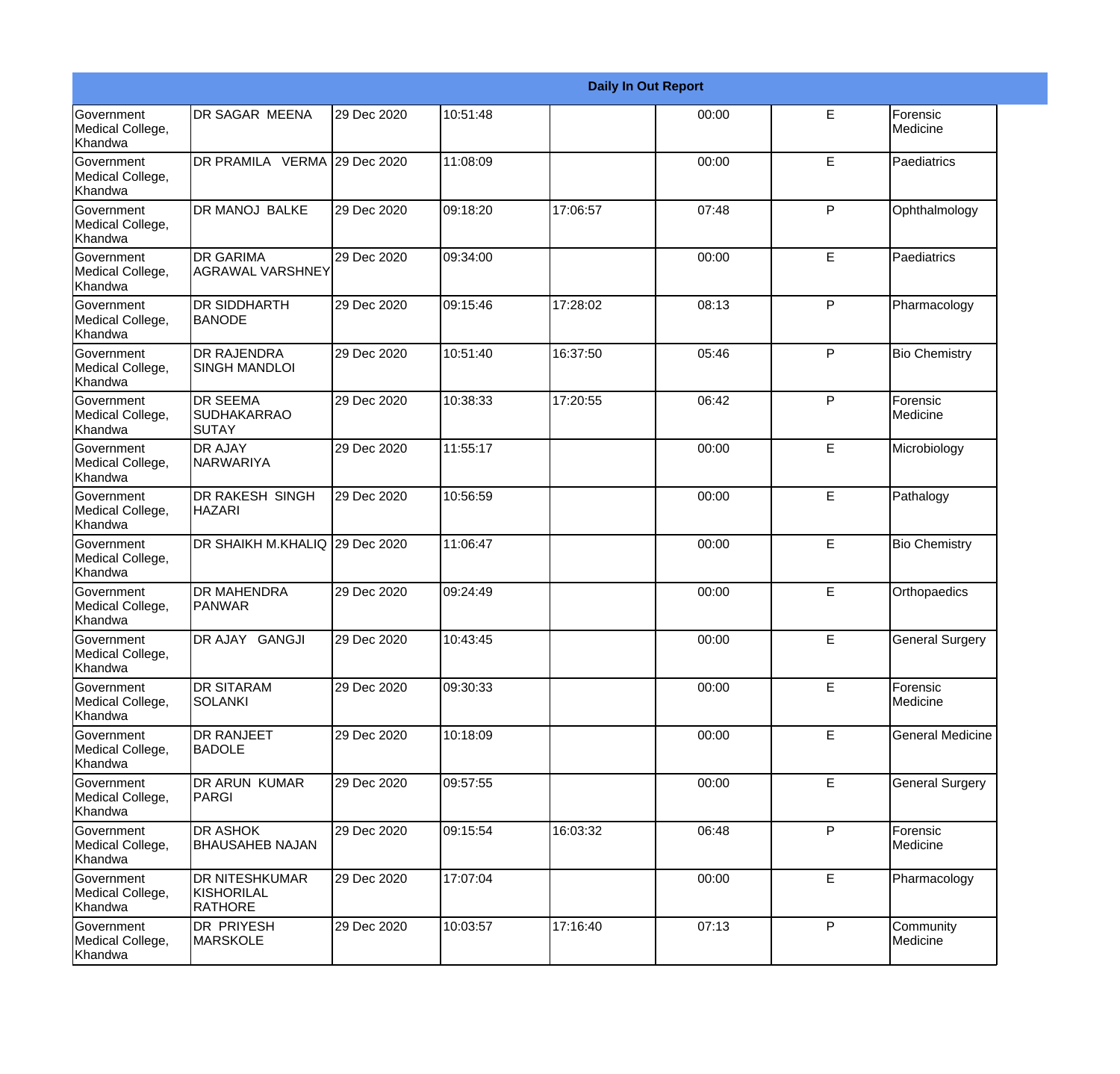| Demonstrator/Tutor   Para Clinical |               |
|------------------------------------|---------------|
| Professor                          | Clinical      |
|                                    |               |
| Assistant Professor                | Clinical      |
| Associate Professor Clinical       |               |
|                                    |               |
| Associate Professor Para Clinical  |               |
| Demonstrator/Tutor Non Clinical    |               |
|                                    |               |
| Professor                          | Para Clinical |
| Demonstrator/Tutor Para Clinical   |               |
|                                    |               |
| Professor                          | Para Clinical |
| Professor                          | Non Clinical  |
|                                    |               |
| Assistant Professor                | Clinical      |
| Professor                          | Clinical      |
| Demonstrator/Tutor Para Clinical   |               |
|                                    |               |
| Assistant Professor Clinical       |               |
| Assistant Professor Clinical       |               |
|                                    |               |
| Associate Professor Para Clinical  |               |
| Demonstrator/Tutor Para Clinical   |               |
|                                    |               |
| Associate Professor Para Clinical  |               |
|                                    |               |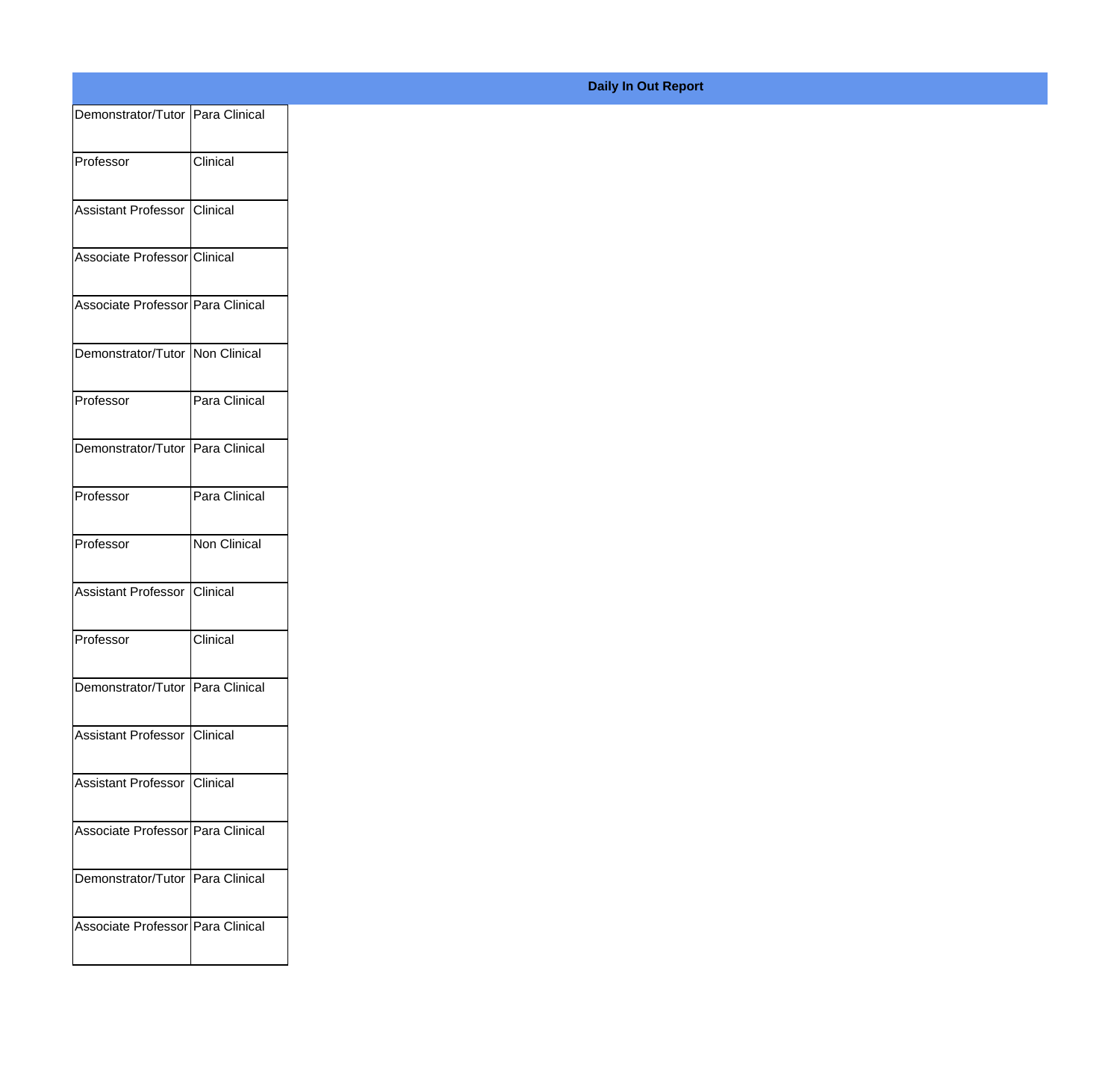|                                                   |                                                   |             |          |          | <b>Daily In Out Report</b> |   |                             |
|---------------------------------------------------|---------------------------------------------------|-------------|----------|----------|----------------------------|---|-----------------------------|
| <b>Government</b><br>Medical College,<br>Khandwa  | <b>DR SANGEETA</b><br><b>CHINCHOLE</b>            | 29 Dec 2020 | 10:18:16 |          | 00:00                      | E | Physiology                  |
| Government<br>Medical College,<br>Khandwa         | <b>DR NISHA MANDLOI</b><br>IPANWAR                | 29 Dec 2020 | 09:34:41 | 16:02:56 | 06:28                      | P | Obstetrics &<br>Gynaecology |
| Government<br>Medical College,<br>Khandwa         | <b>DR SATISH</b><br><b>CHANDEL</b>                | 29 Dec 2020 | 12:16:38 |          | 00:00                      | E | Pharmacology                |
| Government<br>Medical College,<br>Khandwa         | <b>DR JITENDRA</b><br><b>AHIRWAR</b>              | 29 Dec 2020 | 09:44:51 |          | 00:00                      | E | Pathalogy                   |
| <b>Sovernment</b><br>Medical College,<br>Khandwa  | <b>DR MUKTESHWARI</b><br><b>GUPTA</b>             | 29 Dec 2020 | 10:13:58 | 16:20:49 | 06:07                      | P | Pharmacology                |
| Government<br>Medical College,<br>Khandwa         | DR YASHPAL RAY                                    | 29 Dec 2020 | 09:42:47 |          | 00:00                      | E | Anatomy                     |
| <b>IGovernment</b><br>Medical College,<br>Khandwa | <b>DR DEEPIKA</b><br>PANWAR                       | 29 Dec 2020 | 16:03:10 |          | 00:00                      | E | <b>Bio Chemistry</b>        |
| Government<br>Medical College,<br>Khandwa         | <b>DR VISHAL</b><br><b>KUMAR</b><br><b>THAKRE</b> | 29 Dec 2020 | 10:00:32 | 15:57:43 | 05:57                      | P | Physiology                  |
| Government<br>Medical College,<br>Khandwa         | <b>MOHIT GARG</b>                                 | 29 Dec 2020 | 10:02:24 |          | 00:00                      | E | <b>General Medicine</b>     |